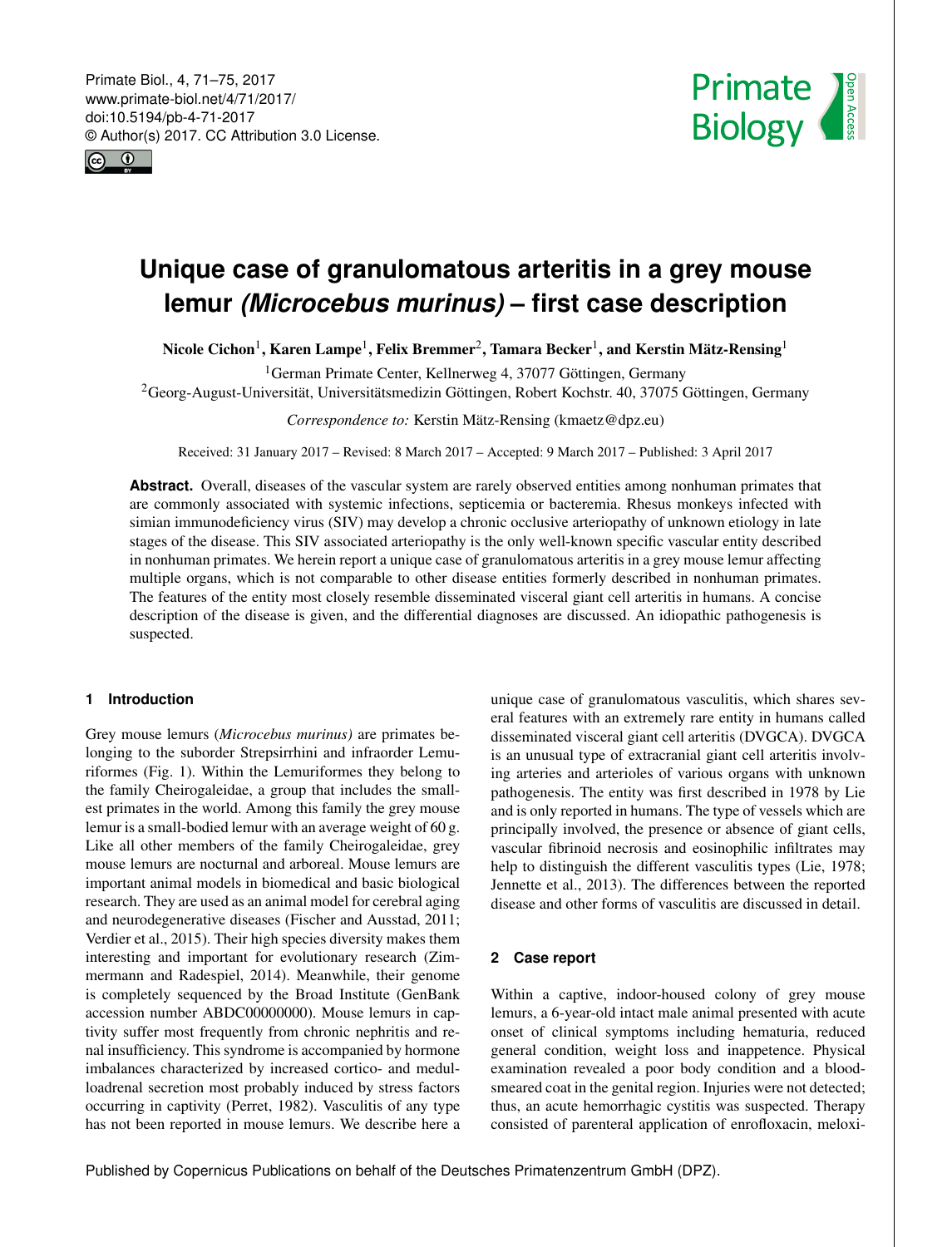

**Figure 1.** Grey mouse lemur (picture by Dr. Manfred Eberle).

cam, fluid therapy, and vitamins and supplementary food as supportive care. Two days after initial presentation, the lemur was found dead.

# **3 Gross pathology and histology**

At necropsy, hemorrhages were found within several organs. They were most prominent within lung parenchyma and urinary bladder and less severe within the renal pelvis and the subcutis. Furthermore, the spleen was enlarged.

The main histologic finding within the lung parenchyma was a severe granulomatous inflammation of small- and medium-sized arteries (Fig. 2a–d). The intima of affected vessels showed mild fibrinoid necrosis and proliferation. The tunica media and adventitia were heavily infiltrated by a mixed-cellular infiltrate. Giant cells of foreign body and Langhans type represented the dominant cell type. Eosinophils, a type of leucocytes, were also present in a moderate number. The lesions were accompanied by alveolar hemorrhage and histiocytosis. Vascular inflammation of milder degree was found within the kidneys and the liver. At these latter sites, giant cells were absent. Large foci of hemorrhages and perivascularly accentuated mixed-cellular inflammation were observed in the urinary bladder. Reactive extramedullary hematopoiesis was prominent within the spleen and, to a lesser degree, within the liver. Furthermore, a mild lymphocytic interstitial myocarditis was evident. The aorta was unremarkable.

In order to detect the cause of the granulomatous vasculitis and to reveal possible infectious pathogens like mycobacteria, fungi or even parasites, several histochemical stains were

performed. Giemsa, Ziehl–Neelsen and Grocott staining as well as periodic acid-Schiff (PAS) reaction were negative. A routinely performed bacteriologic investigation of all organ systems revealed no pathogenic microorganisms within the tissues. Furthermore, lung tissue was tested by nested and real-time polymerase chain reaction (PCR) for the presence of a viral infection with influenza A or B, enterovirus, adenovirus, paramyxovirus, picornavirus and respiratory syncytial virus (RSV). There was no evidence of a viral or bacterial infection of the respiratory tract. Thus, the cause of disease remains unclear.

# **4 Discussion**

A unique case of an idiopathic granulomatous generalized vasculitis in a mouse lemur is described. Inflammation of the blood vessel wall can be induced by several infectious agents in the course of bacteremia or septicemia. In the present case, no specific microorganisms were detectable by routine microbiological investigations. Furthermore, most important infectious diseases inducing granulomatous inflammation such as tuberculosis, leprosy, aspergillosis and leishmaniasis could be ruled out histologically by special stains and by bacteriologic investigation of tissue samples. No evidence existed of a foreign body reaction or foreign body disease by histologic investigation. A drug-induced vasculitis could be excluded as well because the animal never received drugs like propylthiouracil, methimazole, sulfasalazine, Dpenicillamine or minocycline capable of inducing microscopic polyangiitis. Finally, the observed disease is not comparable with a well-known arteriopathy, a unique entity of vascular diseases occurring in immunosuppressed simian immunodeficiency virus (SIV)-infected rhesus monkeys, which is characterized by intimal and medial thickening and fibrosis occluding the vessel lumen (Chalifoux et al., 1992). Given that evidence of any form of immunosuppression is lacking in the mouse lemur, an idiopathic autoimmune or allergic disorder is suspected as the underlying disease in the present case.

Several different forms of idiopathic disseminated giant cell arteritis are well recognized in humans and should be discussed as a differential diagnosis for this case (Table 1).

They mainly differ in their distribution, and a rough classification can be done according to the vessel type involved. In this respect, giant cell arteritis (GCA) and Takayasu's arteritis (TAK) could be excluded, because they mainly affect the aorta and other large-sized vessels, which were not altered in the present case. With the same argumentation, polyarteritis nodosa (PAN), an idiopathic multisystemic necrotizing vasculitis, could also be excluded, because it mainly affects medium-sized vessels and spares lung vasculature. PAN is the only idiopathic vasculitis which has been reported in animals, including dogs, rats, mice, cats, pigs and a cynomolgus macaque (Porter et al., 2003). PAN predominantly af-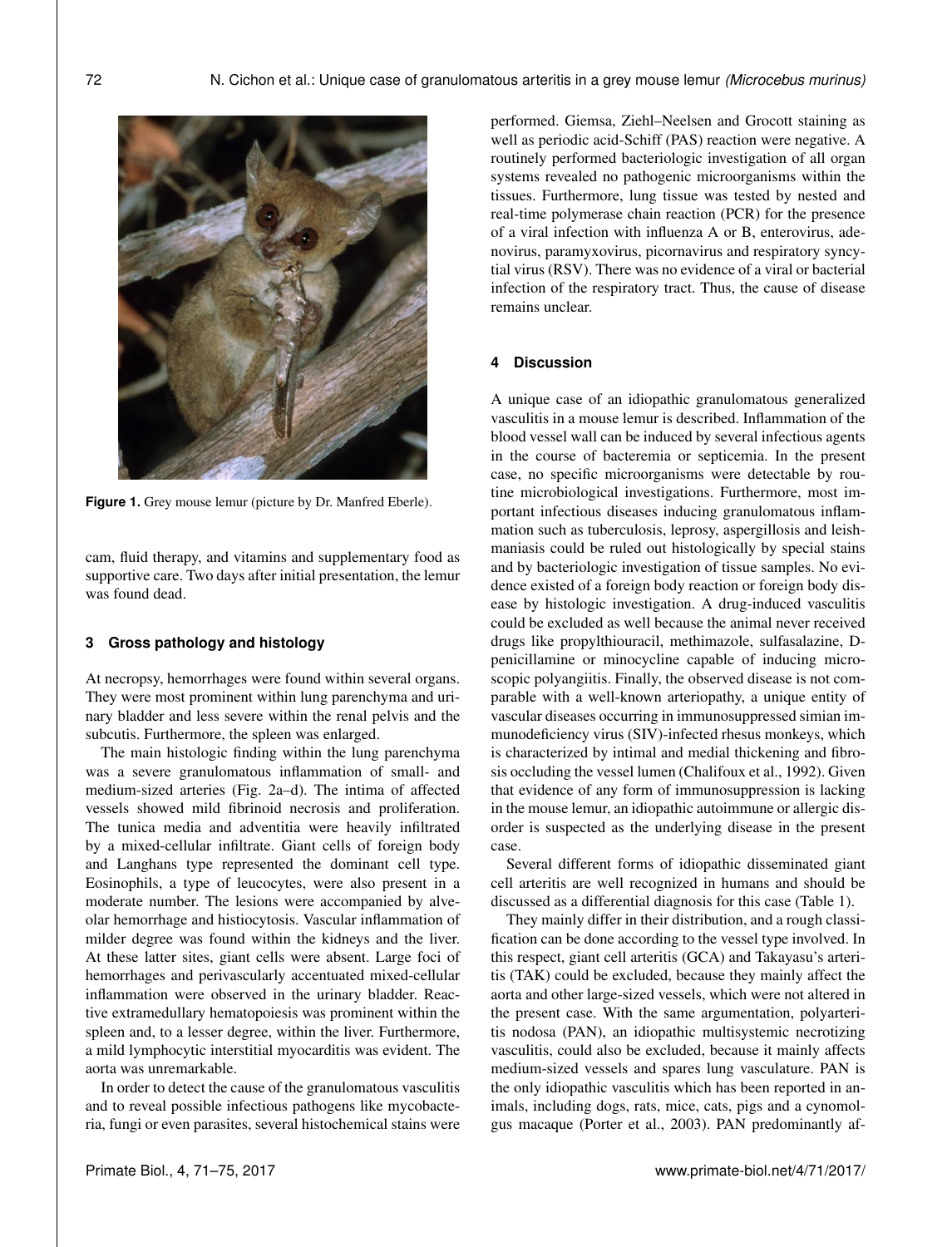

**Figure 2.** Grey mouse lemur, lung. (a) Perivascularly accentuated distribution pattern of the inflammation (arrows) and severe alveolar hemorrhage, scale bar 1 mm. (b) Granulomatous inflammation around a blood vessel, scale bar 100 µm. (c) Discreet fibrinoid necrosis of a vessel wall (arrow) accompanied by a severe inflammatory reaction with characteristic giant cells (asterisk), scale bar 40 µm. (d) Mixed inflammatory cell infiltrate with eosinophils in the vascular periphery, scale bar 30  $\mu$ m. Hematoxylin and eosin stain.

fects medium-sized arteries (Jenette et al., 2013). The inflammation is most severe in the kidneys, gastrointestinal tract and heart. The lesions are often polyphasic and segmental within an artery and cause a grossly visible nodular thickening. The inflammatory infiltrates consist predominantly of macrophages and T-lymphocytes (Porter et al., 2003). In the present case, especially the lungs were affected, and there were no nodular lesions typical for PAN. The main differences to the present case exist in the lack of giant cells and the amount of fibrinoid necrosis. For the given reasons PAN was excluded as a possible diagnosis.

Another differential diagnosis is microscopic polyangiitis (MPA), a necrotizing vasculitis predominantly affecting small vessels (arterioles, venules and capillaries). The disease was initially considered a microscopic form of PAN. Glomerulonephritis is a characteristic finding, and granulomatous inflammation is absent (Jenette et al., 2013). The main target organs are the kidneys and lungs, with lesions also observed in the skin, muscles, brain and digestive tract (Iida et al., 2016). The kidneys of this mouse lemur did not reveal glomerulonephritis, and the character of the inflammation was granulomatous. Therefore, this disease was excluded as a differential diagnosis.

The eosinophilic nature of the lesions described in the present case could indicate another form of idiopathic vasculitis called eosinophilic granulomatosis with polyangiitis (EGPA), formerly known as Churg–Strauss vasculitis. It often involves small- to medium-sized vessels of the respiratory tract and is associated with asthma and allergic rhinitis (Cottin et al., 1999; Groh et al., 2015). As emphasized in the name, the predominance of eosinophils is an essential feature (Jennette et al., 2013). A few eosinophils were detected in the case of the mouse lemur, but giant cells represent the predominant cell type. Furthermore, no symptoms of respiratory impairment were described before death. For these reasons, EGPA is excluded as differential diagnosis.

The described lesion also showed similarities to the entity of granulomatosis with polyangiitis (GPA), previously known as Wegener granulomatosis. GPA usually involves small- to medium-sized vessels of the upper and lower respiratory tract (Wojciechowska et al., 2016). Pauci-immune glomerulonephritis is a common feature (Jennette et al., 2013; Takeuchi et al., 2016), but this lesion was not seen in the present case. Like in the present case, hematuria is a frequent finding. The main histologic criteria are the presence of giant cells, which was a very prominent feature of the present case, and fibrinoid necrosis of vessel walls, which was less obvious. GPA is generally characterized by antineutrophil cytoplasm antibodies (ANCA) (Wojciechowska et al., 2016). Unfortunately, it was not possible to measure ANCA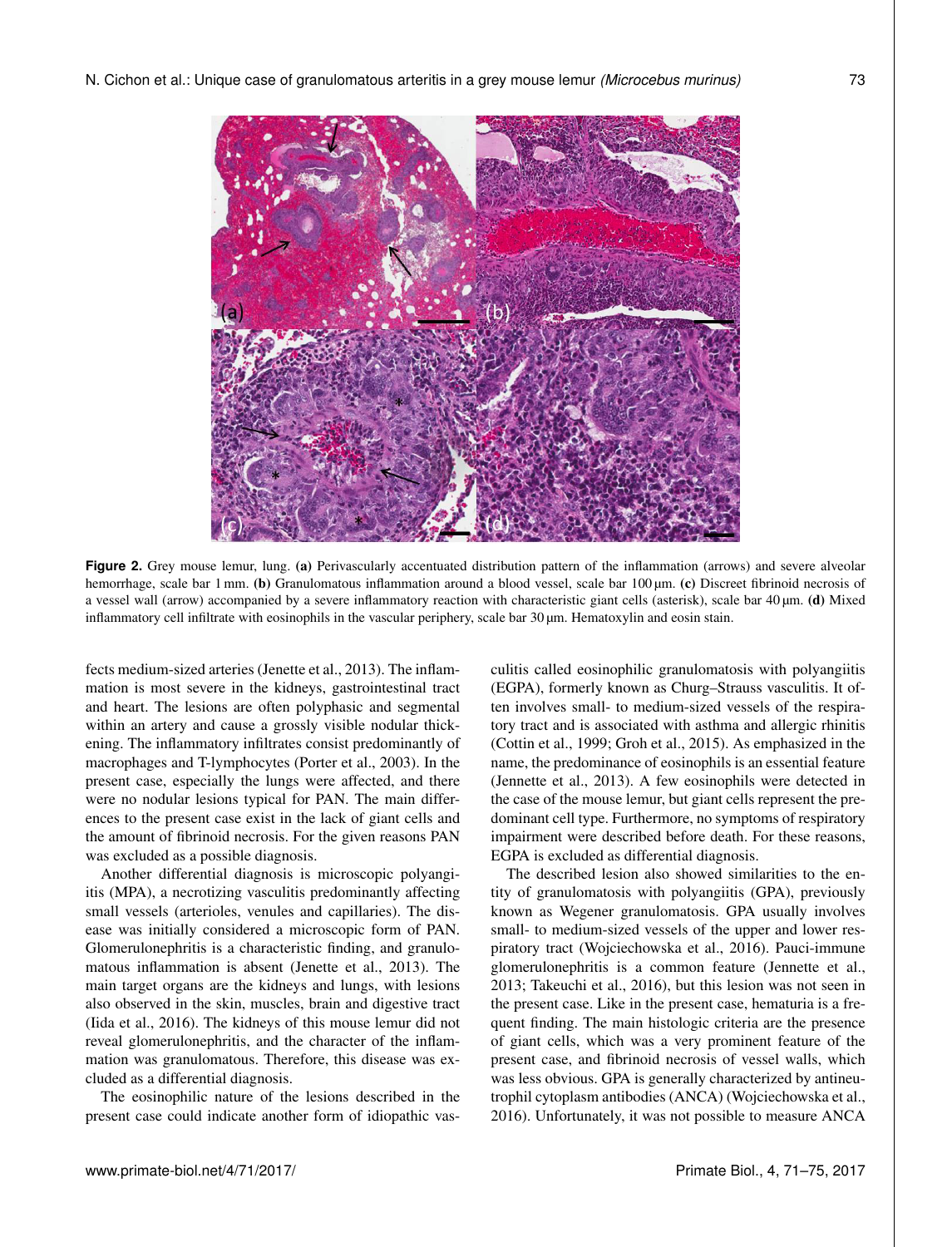| Pathologic entity                                                                            | Principle affected<br>vessel                                         | Giant cells | Fibrinoid<br>necrosis | Eosinophilic<br>infiltrates | <b>ANCA</b>        |
|----------------------------------------------------------------------------------------------|----------------------------------------------------------------------|-------------|-----------------------|-----------------------------|--------------------|
| Giant cell arteritis,<br>(GCA) (arteritis<br>temporalis)                                     | aorta, large systemic<br>arteries                                    | $^{+}$      | 士                     | 士                           |                    |
| Takayasu's<br>arteritis<br>(TAK)                                                             | aorta and aortic arch<br>branches                                    | $^{+}$      |                       |                             |                    |
| Polyarteritis nodosa<br>(PAN)                                                                | medium-sized and<br>small arteries                                   | 士           | $+++$                 | $+ + +$                     | negative           |
| Microscopic polyangi-<br>itis (MPA)                                                          | extracranial small arter-<br>ies and veins                           |             | $+++$                 | 士                           | positive           |
| Eosinophilic granulo-<br>matosis with polyangi-<br>itis (Churg–Strauss<br>vasculitis) (EGPA) | extracranial small arter-<br>ies and veins, perivas-<br>cular tissue | $^{+}$      | $+++$                 | $+ + +$                     | positive           |
| Granulomatosis with<br>polyangiitis (Wegener<br>granulomatosis) (GPA)                        | small vessel of upper<br>respiratory tract, lung,<br>kidney          | $+ + +$     | $+++$                 | $++ +$                      | positive<br>c-ANCA |
| Disseminated visceral<br>giant cell arteritis<br>(DVGCA)                                     | extracranial small arter-<br>ies and arterioles                      | $++ +$      | $^{+}$                | 士                           | negative           |

**Table 1.** Relevant differential diagnoses for disseminated visceral giant cell arteritis.

Legend: -: absent;  $\pm$ : present occasionally; +: usually present; + + +: always present (adapted to Lie, 1978, and Jennette et al., 2013).

in the present case to definitely exclude this differential diagnosis.

The pattern and character of the lesions in this lemur were very similar to those described in human cases of DVGCA. Key features of DVGCA in humans are involvement of extracranial arteries and arterioles of several organs (heart, lungs, kidneys, liver, pancreas, stomach, trachea, and occasionally aorta and other large arteries). Histologic similarities are the presence of giant cells, a mixed inflammatory cell infiltrate with eosinophils and, to a lesser extent, fibrinoid necrosis of the vessel walls (Lie, 1978). The inflammatory cell infiltrates predominantly consist of histiocytes, lymphocytes and plasma cells. Microorganisms and foreign bodies are not found. By these characteristics, DVGCA can be distinguished from other necrotizing and granulomatous forms of vasculitis.

The cause of DVGCA is unknown. Hypothetically, it might be linked to bacterial or viral infection, autoimmune disease, hypersensitivity and genetic factors. A human case is reported that clinically responded to immunosuppressive therapy (Kagata et al., 1999; Alguacil-Garcia et al., 1995). To our knowledge, this is the first case of granulomatous vasculitis with striking features similar to disseminated visceral giant cell arteritis in a nonhuman primate.

**Data availability.** The original data on the postmortem, histological and microbiological examinations can be provided upon request.

**Competing interests.** The authors declare that they have no conflict of interest.

**Acknowledgements.** We are especially grateful to F.-J. Kaup. He always gave students and young scientists a chance to gain insight into the work of a pathologist and to gain first-hand experience in scientific research during externships at the German Primate Center. This case report is the result of an externship, and we would like to thank him for his support and continuous discussion on this special case. As always he encouraged the team to work on special disease entities in primate pathology and enabled their publication. Our special thanks go to the pathology team (Wolfgang Henkel, Regine Sammel and Stefanie Wienstroth) and the histology team (Nadine Schminke, Larissa Hummel and Corinna Boike).

Edited by: M. Bleyer Reviewed by: E. Zimmermann and one anonymous referee